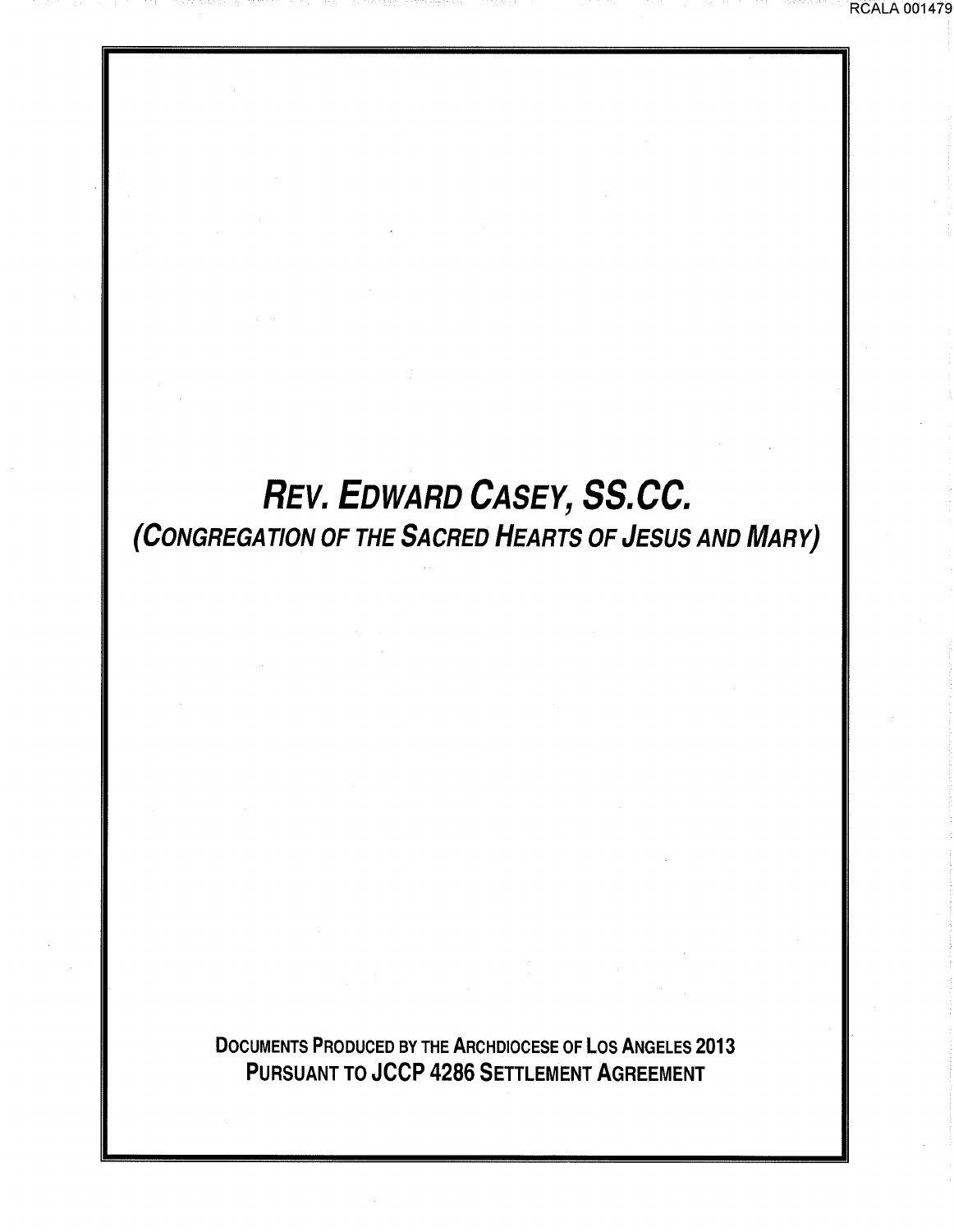# Vicar for Clergy Database

----· ·--······· .... -

Clergy Assignment Record (Detailed)

# Rev Edward Casey, SS.CC.

| 1/1/1901                                          |                                                        | Age:     | 112 |
|---------------------------------------------------|--------------------------------------------------------|----------|-----|
|                                                   |                                                        | Deanery: | 22  |
|                                                   |                                                        |          |     |
|                                                   |                                                        |          |     |
|                                                   |                                                        |          |     |
|                                                   |                                                        |          |     |
| Congregation of the Sacred Hearts of Jesus & Mary |                                                        |          |     |
| Latin                                             |                                                        |          |     |
| Left Archdiocese                                  |                                                        |          |     |
| Relig. Order Priest                               | Incard Process $\Box$                                  |          |     |
|                                                   |                                                        |          |     |
|                                                   |                                                        |          |     |
| English                                           |                                                        |          |     |
|                                                   |                                                        |          |     |
|                                                   |                                                        |          |     |
|                                                   |                                                        |          |     |
|                                                   | <b>Fingerprint Verification and Safeguard Training</b> |          |     |

## Assignment History

| Assignment<br>Left Archdiocese, Exact Date Unknown                                                 | 5/31/1989 | <b>Beginning Date Completion Date</b> |
|----------------------------------------------------------------------------------------------------|-----------|---------------------------------------|
| Holy Name of Mary Catholic Church, San Dimas Associate Pastor<br>(Parochial Vicar), Active Service | 11/1/1987 | 5/31/1989                             |
| Left Archdiocese                                                                                   | 10/1/1982 | 10/31/1987                            |
| Director, Active Service, Start date not known                                                     | 1/1/1974  | 9/30/1982                             |
| Damien High School, La Verne Education-Teacher/Faculty, Active Service                             | 9/21/1968 | 9/30/1982                             |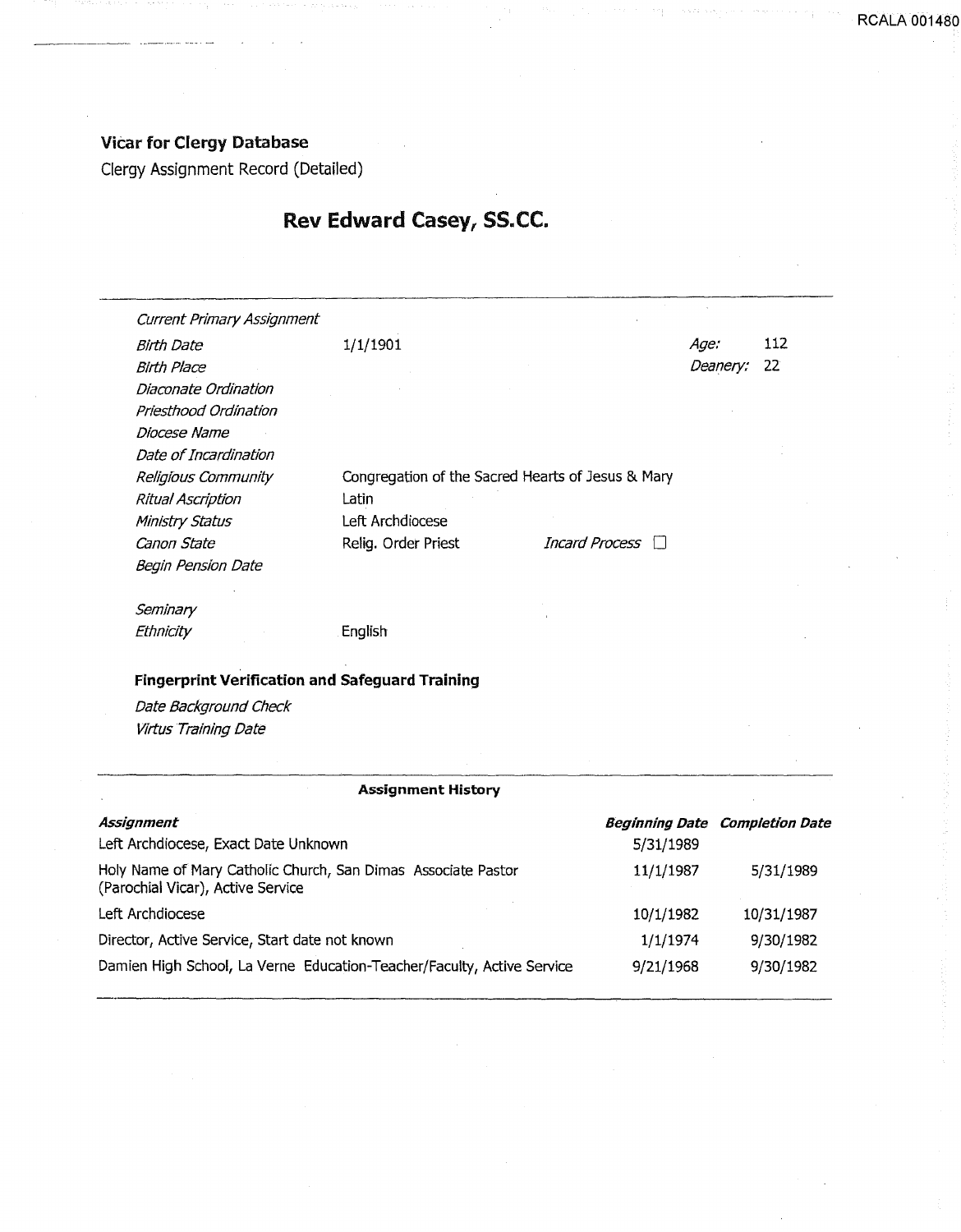

م<del>الات به به به براه</del>ند

- ಕೆನುಖ

**RCALA 001481**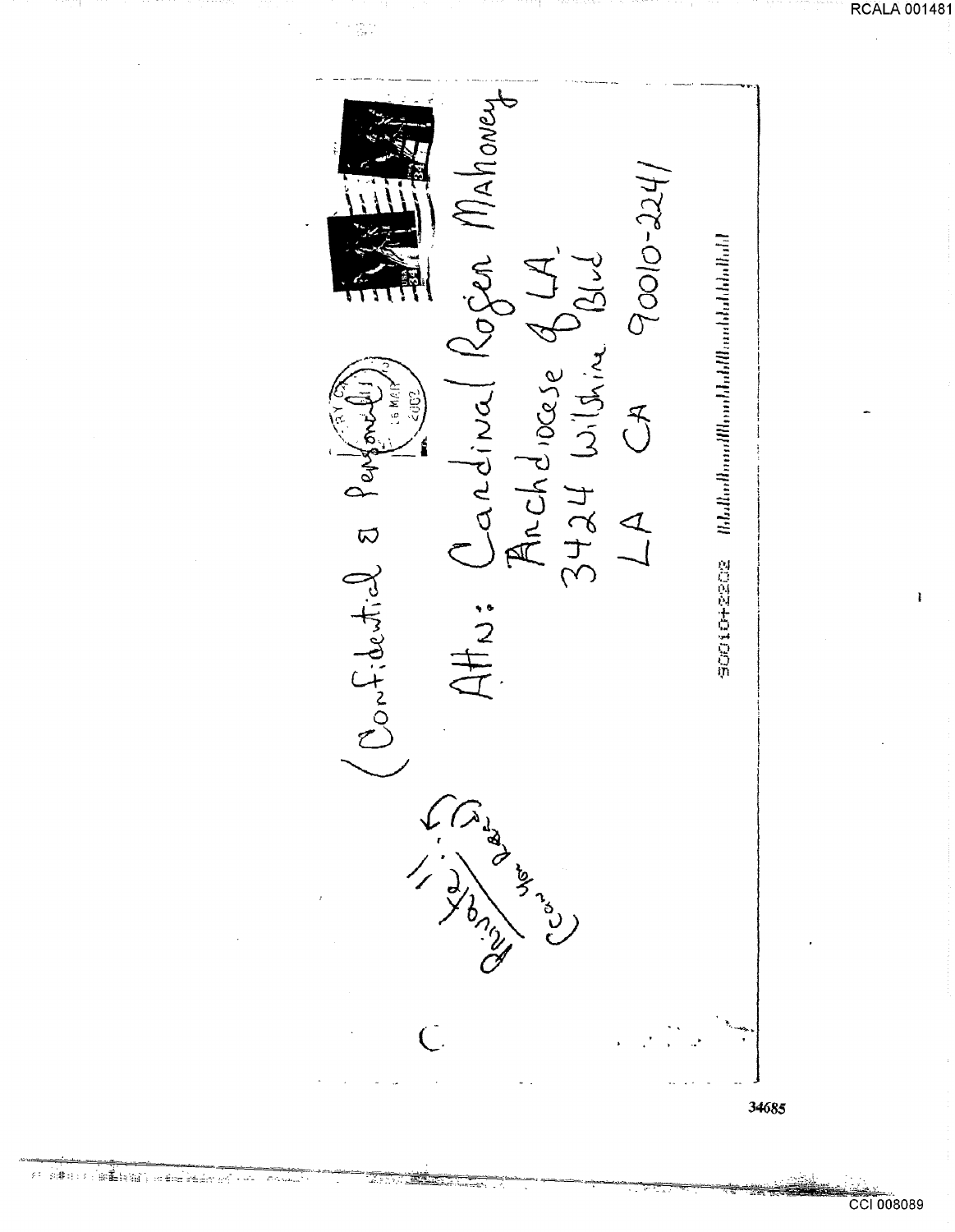RCALA 001482

 $3 - 2$ 502

#### Dear Cardinal Mahoney,

Yes, I'm one of those statistics that you church "officials" shoved away for many years. My anger and hatred is deep and profound ..... and so is my hurt. For 23yrs I have lived with this shit!! This crap!!! This burden!! And still. after 5yrs of therapy, I cant seem to overcome it. I have not received any Sacraments from the church since I was 14yrs old. You expect me to go and receive the sacrament of Reconciliation and then that of Holy Communion at the hands of a Priest??

Cardinal Mahoney, you may think I'm one to exploit a situation. To make some money or profit. No!!! h helps that someone knows what happened now that everything seems to be in the open. Now that you seem and the church seem to do the right thing. No ... no details, but you need to know just this one thing ...... I told... I spoke out!!! I cried.... I told the "leader" of the order when my abuse (molestations), happened ... and do you know what that son-of-a-bitch told me?? "Some things must be left for God to handle". I swear on my fathers grave, this is what REDACTED REDACTED<sub>told</sub> me.

I went to Damien High School, in La Verne. He knows .... he knows. And may almighty God render him the justice that son-of-a-bitch deserves.

The priest name ...... was Fr. Ed Casey. Go ahead Cardinal Mahoney, I am sure I wasn't the only S.O.B. he molested. I could've sued, I could've told my parents, I could've??? Instead, I did what I was told to do ...... "Leave it to God" and lived with the pain, in silence. Only therapist new about what happened.

"Leave it to God", well, that sounds good when your 14 and scared. But what happens when your 37 and still live with it?? Who do I scream at?? Where do I go to be closer to my faith? What is the "cure or Pill'' that will solve this??

I can give you my Therapist phone numbers, and they can attest to five years of therapy. FIVE yes, and numerous years living with IT.

And all along.. REDACTED at the scared heart order at Darnien High School knew what happened. I told him and all he did was to have Fr. Casey go back to the "Scared Heart Mother House" in Ireland. He will remember Cardinal Mahoney, he will remember and REDACTED should also remember. I wasn't the only kid that got molested by Fr. Casey and REDACTED knows this fact.

The dirty little socret is told. One idiot cant control his desires, so others, children, have to live with their "SIN" until the God Damn Day I leave this earth. I will always Hate him .... and hate Fr.<br>REDACTED for not doing a God Damn thing for not doing a God Danm thing.

And the church, who for so long denied, hiding these people, or moving them around. Anger, hatred,  $confusion \ldots$  all in one person.

And you want to know what the worst thing of it all is Cardinal Mahoney?? , with all that inside. \_\_\_ I yearn and long to be close to my church. I believe in the Sacraments, J believe in the Cannons and Laws of the church ..... my problem?? They are "distributed" through the clergy.

Now what am I to do??

34679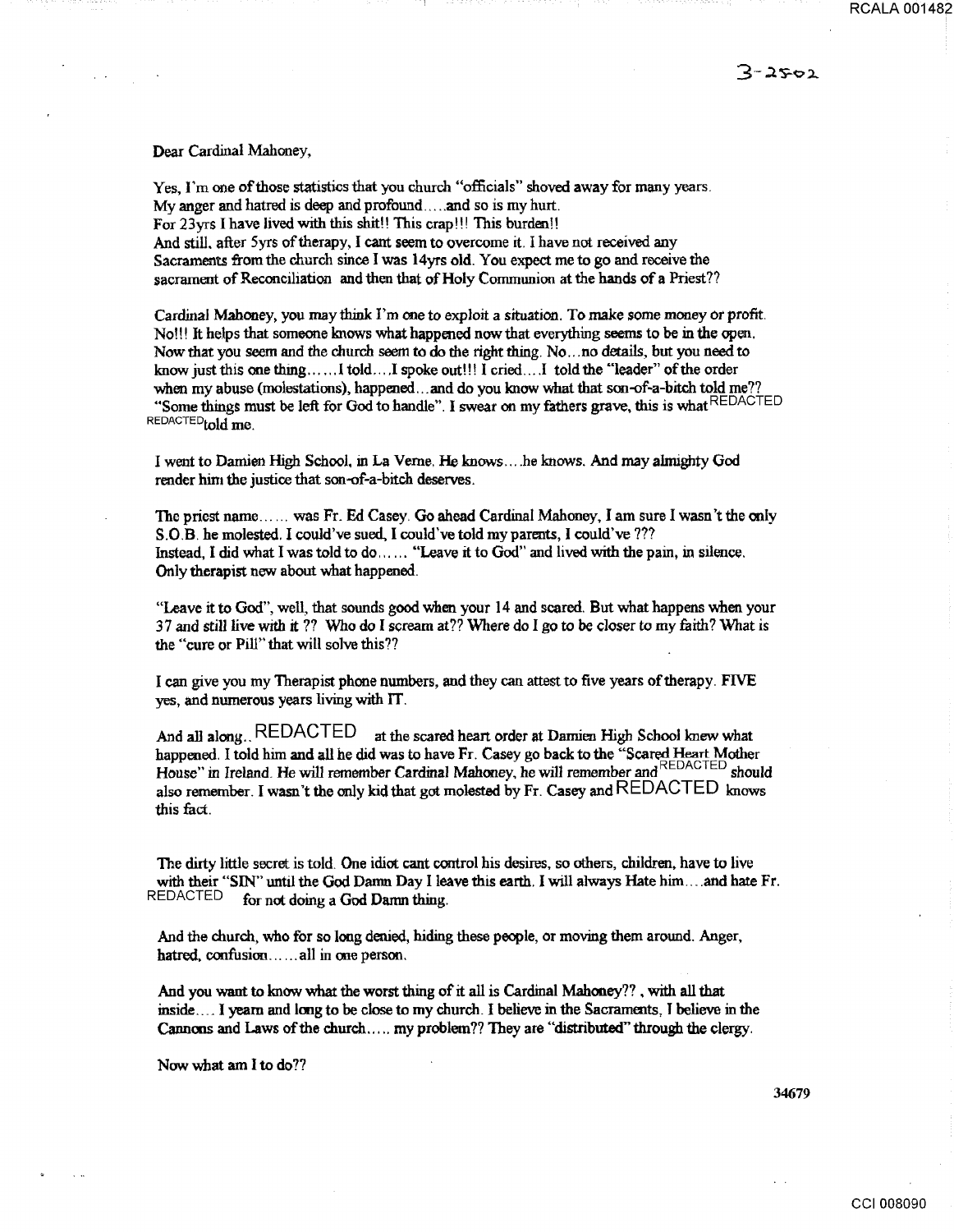Oh, Cardinal Mahoney, many classmates saw him come into our  $6<sup>th</sup>$  period English classroom, and ask for me. Not once not twice .... but on at least 1 0 times. His office was upstairs next to football  $\text{coach}^{\text{REDACTER}}$ s Office.

I remember it like it was yesterday. What is one to do?? I want the hatred to go. The anger to leave. Some people knew, and nothing was done. How can the church allow this? Why isn't Darnien High School Clergy sending letters out to alumni to see how many possible victims?? Where is the "TRUE" contrition?? Or does one need a law suite to get someone to admit the truth.

Cardinal Mahoney, call, do research, so many years later, so much damage. My 20yr reunion is coming up. I graduated. I would love to see my alumni friends ..... but the sight of one of the priest may .... may ... . have a profound effect on me. The anger deep, deep inside may explode in a way that maybe harmful to innocent people.

Go ahead Cardinal Mahoney, give REDACTED a phone call, I would love to hear how truly "contrite" he is. Enclosed are cards to my therapist. I will not allow them to release my chart for you guys to look at like some kind of experiment or critic.

They are professional therapist, and I can allow them to release the simple fact about my abuse which I told them about in session some 2 or three years ago. We never addressed the issue fully, because of the damage and emotional problems it was causing me during sessions. Trying to deal with the issue was bard, and my therapist said that we would get back to it. I do this just to prove to you, that what I speak of is the truth. Not made up, not some fantasy because of some God Damn newspaper article.

Oh, one more thing ...... 1 was going to be a priest. I was seeking a mentor back then. I have articles and pamphlets about becoming a priest. I had registered to get literature about different Orders.

I want to be a Benedictine or Franciscan Third Order Regular. I sought God, and his will in my life. I thought a priest would help, instead I found Satan dressed in a sheep's garment. And I have lived with the damage all my life.

I need help Cardinal Mahoney. I can nor will I hurt the rest of the faithful. I hear some Archdiocese having to sell property to pay for the damage or the sins of others.

I don't ask for any of this. I only ask maybe some assistance. Therapy is good. But too infrequent and sparse. Talk to my therapist. She can tell you the truth. But beyond all this ........ I still live with the pain.

You know ... I know of others who have been molested. How does one heal?? Where does one find peace?? A drug called Haldol?? Zoloft?? And when I think of my youth and sex....why does that "garbage come up"? Whv ?? Why didn't the church do something when I yelled about the wolf?? Why did REDACTED ... ignore my pain. ??

Now only magnified a 100 times. Why doesn't the church have healing groups or a group where molested men or women can go and seek group therapy with other molested met $J$ .

Why?? So I tell you I have been molested ... now what?? How am I to get healed by that?? Is my name going in some book?? Statistics??

34680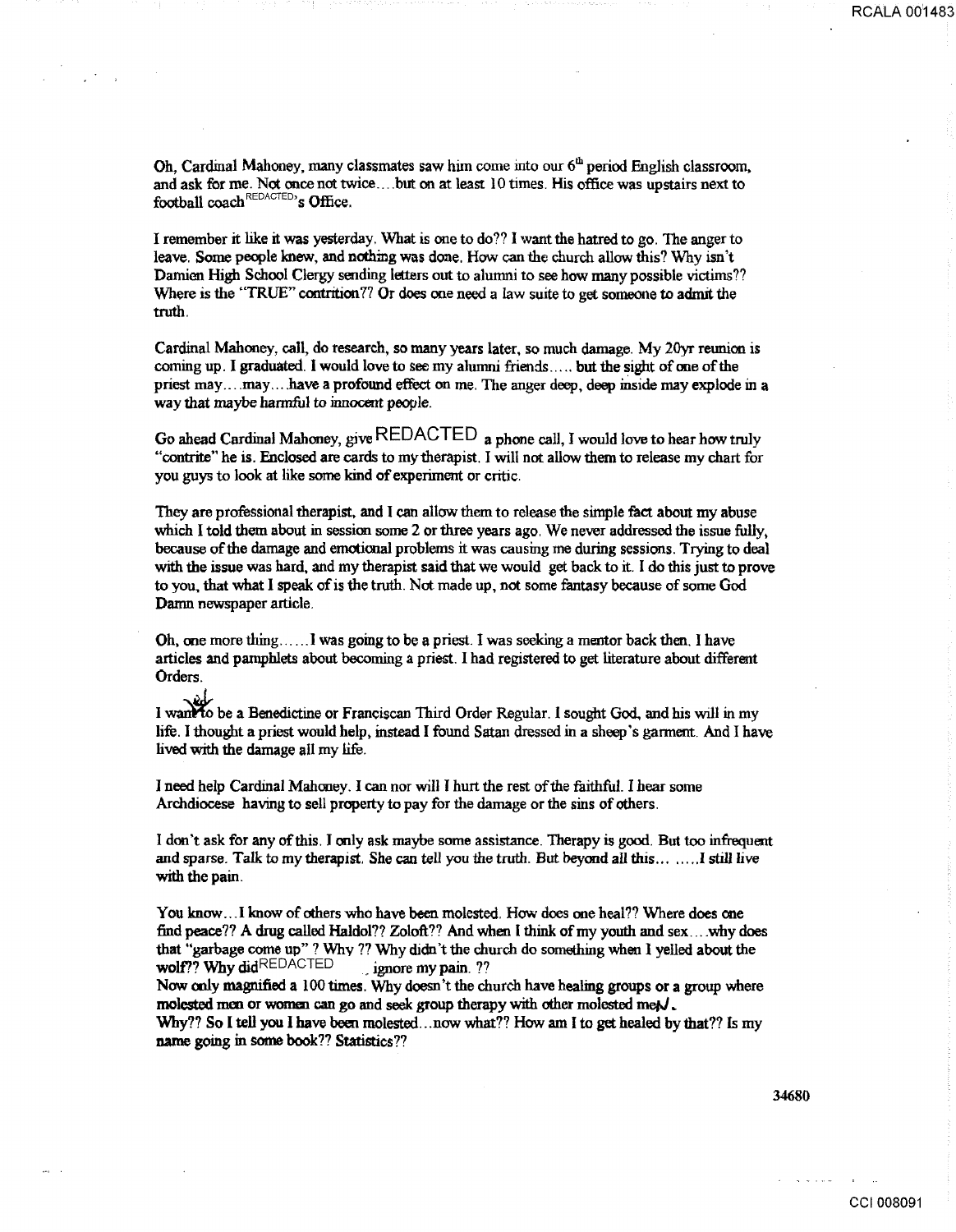# **REDACTED**

 $\overline{1}$ 

Individual, Couple, Family & Child Poychotherapy<br>Hypnotherapy • Bilingual<br>تاریخچه  $\mathcal{R}$  $\sim$   $\sim$ **REDACTED** 

 $\bar{z}$ 

34681

 $\hat{\mathbf{r}}$ 

 $\mathcal{A}=\mathcal{A}^{\mathcal{A}}$  . The set  $\mathcal{A}=\mathcal{A}^{\mathcal{A}}$ 

**RCALA 001484** 

 $\frac{1}{2}$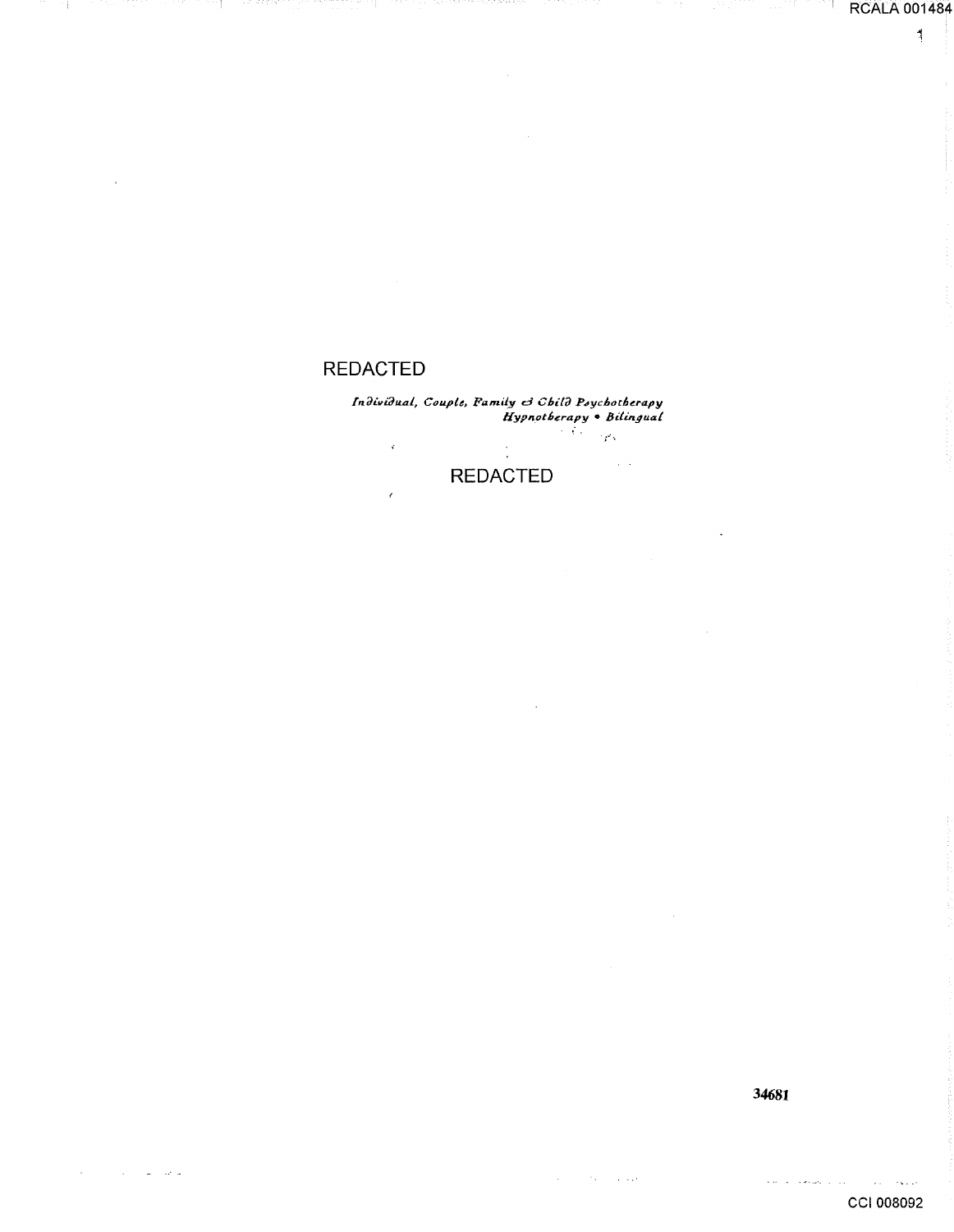REDACTED

 $136$ 

Sacred Heart Fathers

Clergy Misconduct

Suspected Child Abuse

REDACTED Case: 'Casey

REDACTED<sup>1</sup>ta came from the Theranist over the phone. She had written authorization from to talk with REDACTED

Therapist: REDACTED

Client:

Birth: 1966 Student: Darnien High School La Verne, CA

Age  $14 - 15$  time of abuse

Perpetrator: Fr. Edward Casey, Sacred Heart Father

Contact: Letter to Cardinal 4/01/02 from REDACTED Letter to  $REDACTER$  from Cardinal  $4/05/02$ 

 $t_{\rm 2}$  made Contract:

Treatment Plan, Insurance, License, 10 sessions, Progress report

34676

 $\sim$   $\sim$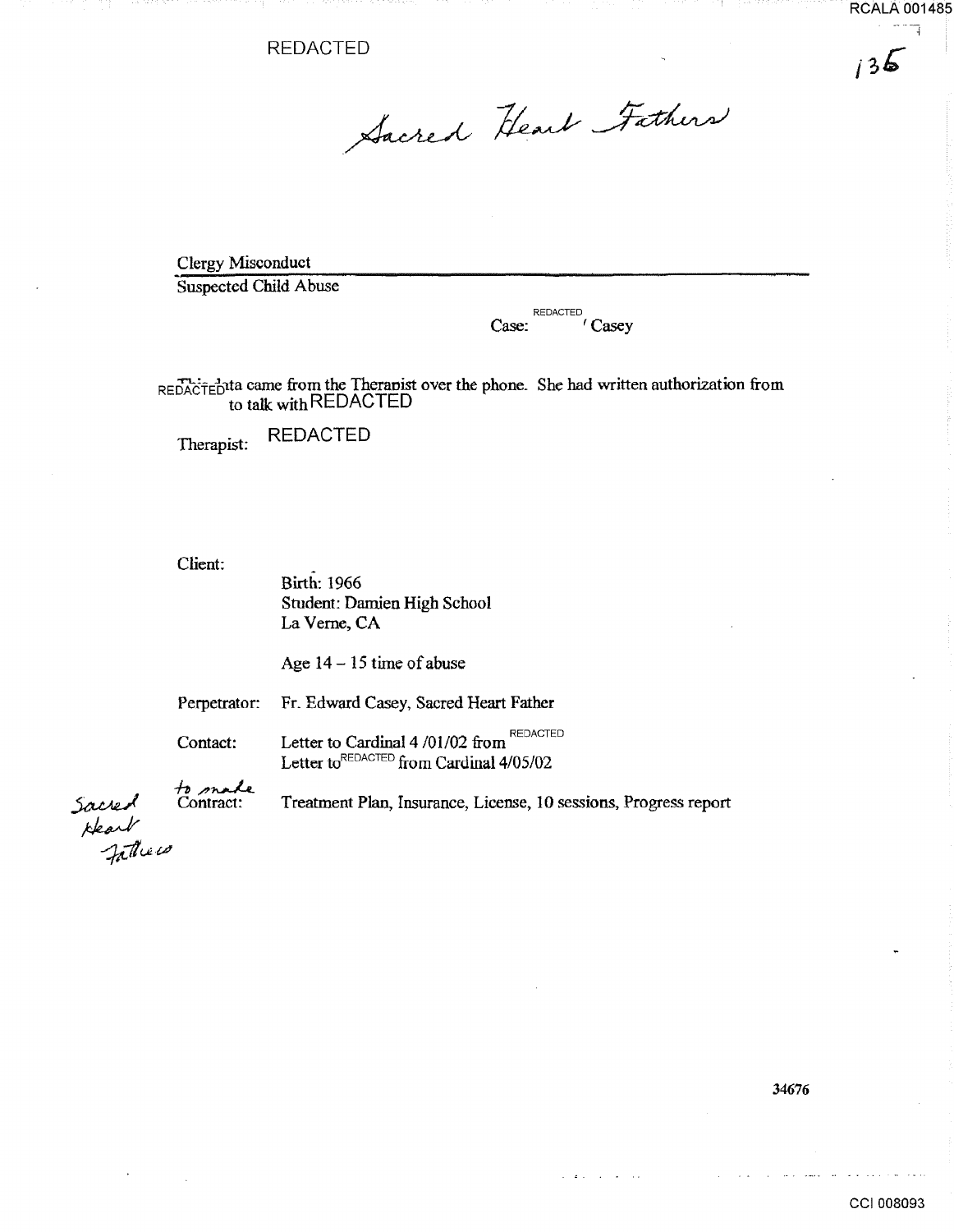For Eardinal ONLY!

34686

RCALA 001486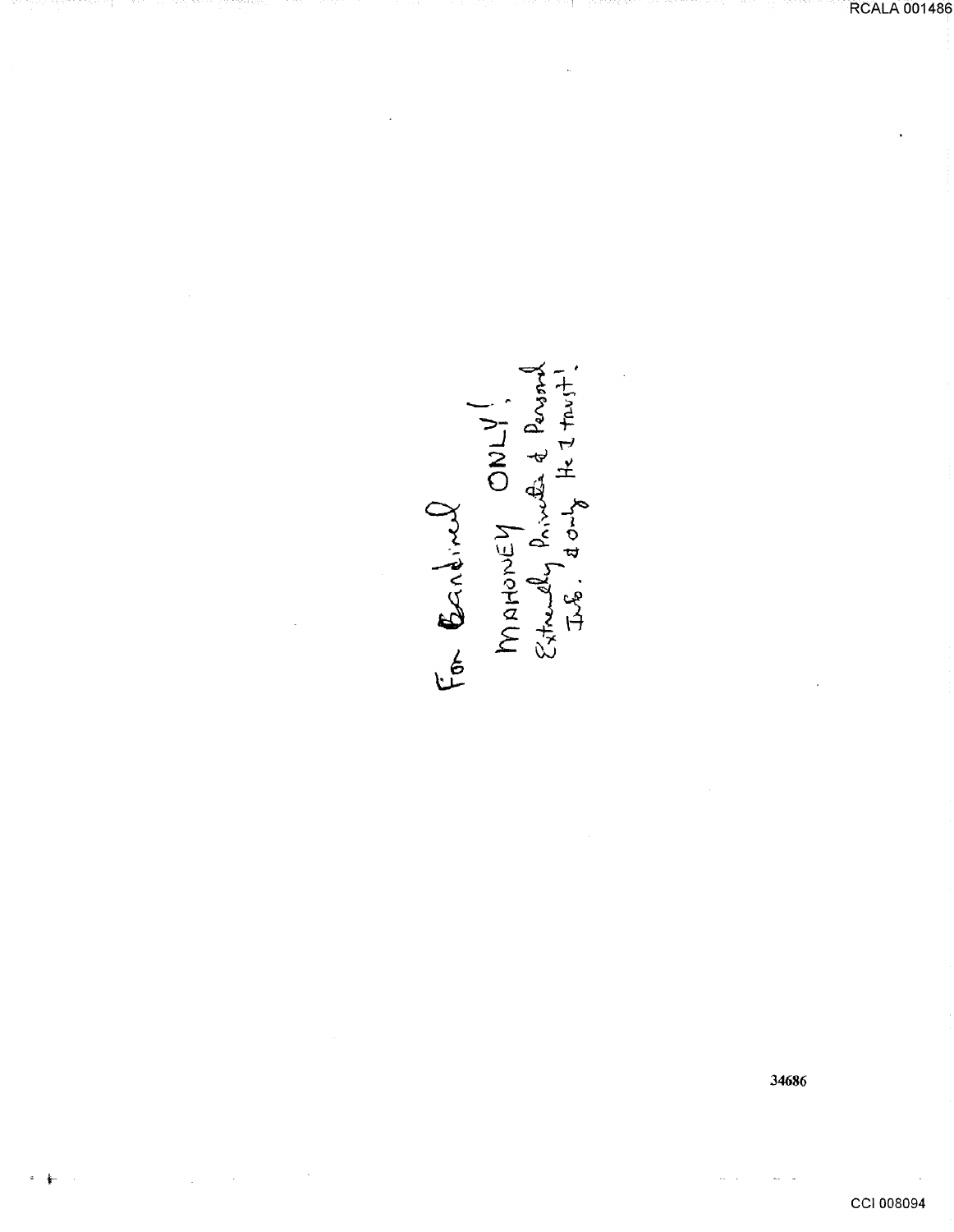Cardinal Mahoney, you keep the priest away from me. Maybe a lay person ..... maybe??? I don't know the answer ..... but I have told you now of my condition. Throw this letter away if you wish to ignore me. I wouldn't be surprised.

Its not about money ... , its about HEALING. I miss Holy Communion. I miss sacrament of reconciliation. I miss my innocence. I have read Merton, Aquinas, Augustine, and many other Doctors of the faith. But without the sacraments. its hollow.

Do your calls Carding! I have not lied. This letter is raw. Not clean. It shows hatred, anger, and I hope, pain, hurt, and solby. I write it because you seem to be for real. You seem to be genuine. But I don't know....I just don't know.

Don't read this to anyone or share it with anyone. I am ..... a shame. Shame in , .... allowing a priest to touch me as he did, and not fighting back all those times. So if you strike a priest, is it a mortal sin?? Are they not closer to God than I ?

All of my childhood, 1 was taught by the nuns and the priest about God and his goodness, and one damn priest destroyed it all. A man who was ordained and who I told others about .... and seemingly nothing was done. I don't know if he is alive or dead. I don't know if he is still at Damien High School as a teacher or not. 1 only know, I wish he was face to face with me in a room alone. Then I would teach him about anger, pain, hatred. Then maybe. maybe, after beating him to death, will I have peace or silence in my soul. I just don't know.

So Cardinal Mahoney, what price can a man place on this pain?? I ask myself sometimes about the churches honesty and its willingness to try to heal the damaged souls. I have not heard nor have seen a letter from the Archdioceses. nor from Damien High School, asking if they had been in any way abused by clergymen. I have not attend church in almost 10-15 years. Why?? Why should I see a priest who I no longer have belief or trust in?? I can't respect? Communion I cant receive because I dare not go to confession with a priest there. What the HELL Iam I suppose to do??

God Help us all Cardinal Mahoney, God help us all.

#### REDACTED

REDACTED

Damien High School Alumni 82

My Thenapist Car get a hold of me. I dont wrnt Chunch a Clergy te call<br>Jose! Doal with My therefort & theriful<br>not an altoning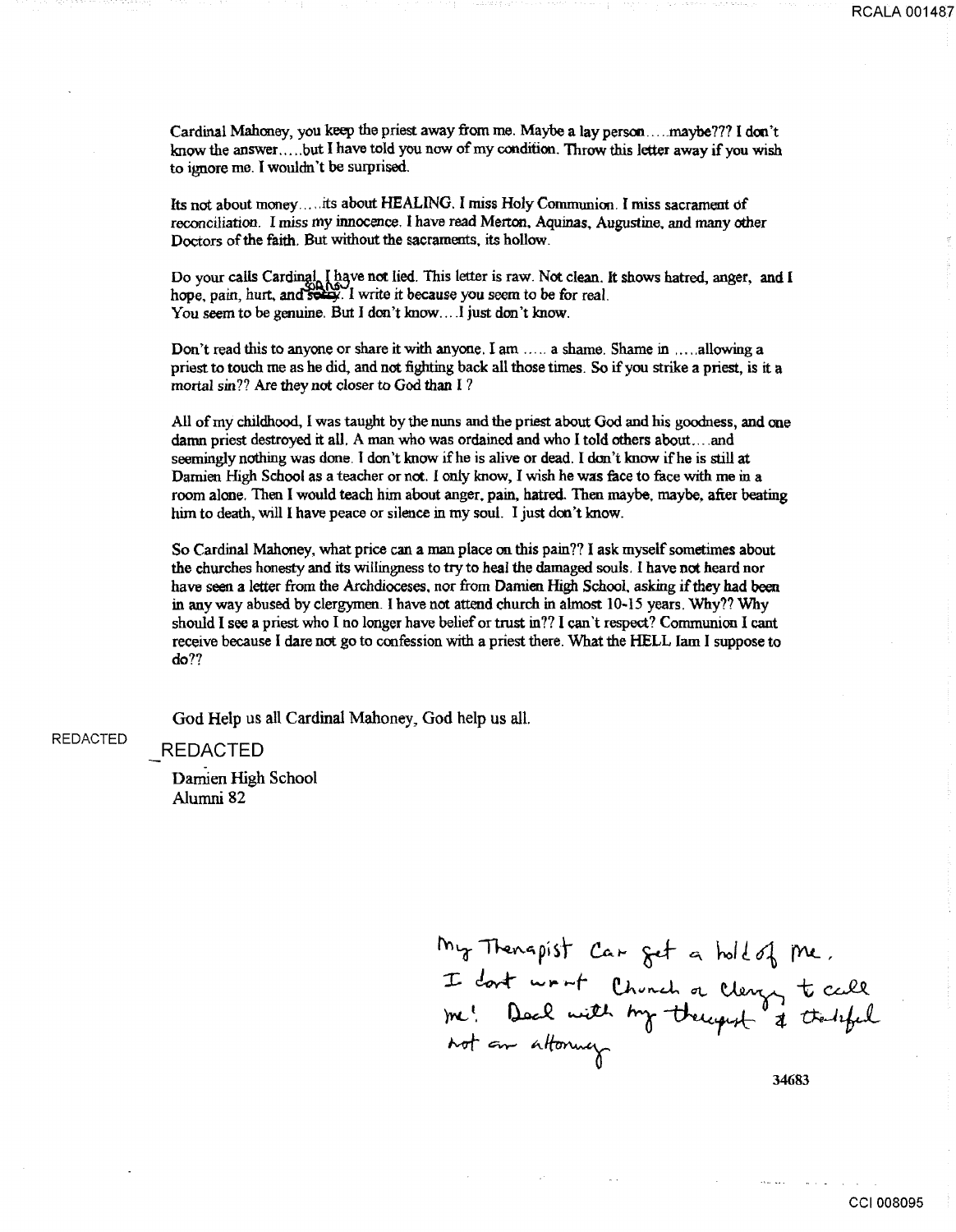For Carcline Ma

かっと

 $\sim$ 

elx No one  $\chi$ Le  $+ 7251$ Me one  $\overline{\delta}$  $A \cup d$ 

34684

**RCALA 001488**  $\hat{\P}$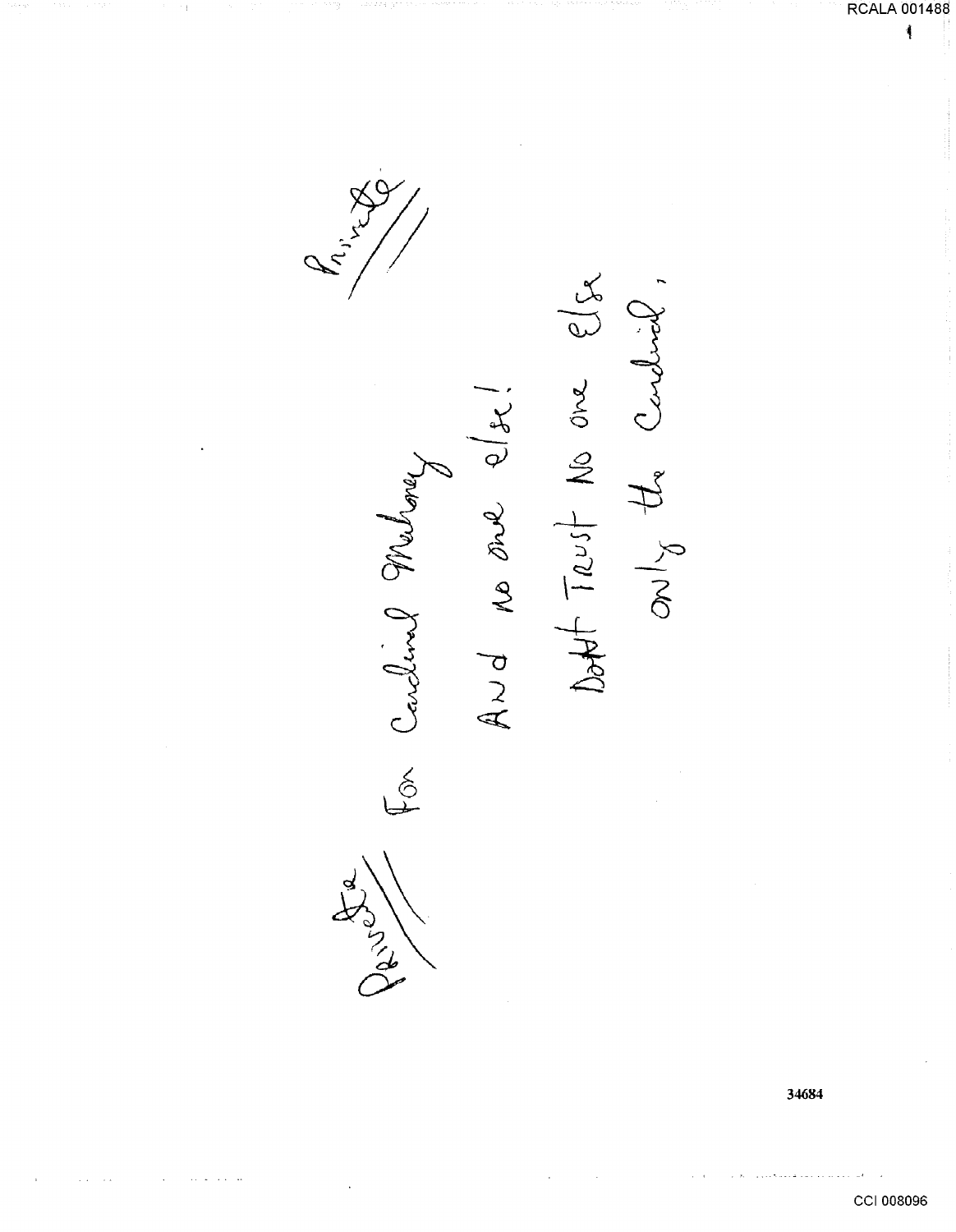



# **CONFIDENTIAL**

# **MEMORANDUM**

| TO: | Cardinal Roger M. Mahony |
|-----|--------------------------|
|-----|--------------------------|

FROM: Monsignor Craig A. Cox

RE: REDACTED Attached Letter

DATE: *5* April2002

Your office forwarded the attached letter to us.

Please note how insistent the gentleman was that you and you alone deal with his letter. Given . this, I recommend that you write personally to him, and ask for assistance in communicating his need toREDACTED and Doctor<sup>REDACTED</sup> I have taken the liberty to draft a possible letter for you to use.

Hopefully, this gentleman will write back and allow our Assistance Ministry staff to act.

Thank you.

Attachments

 $\Omega$   $\epsilon$  /  $\mu$  REDACTED Clay. Have noted  $J$  would  $\mathcal{F}$  or 4-6

Flank.<br>+ RMA<br>4-5-02

34677

the successive constant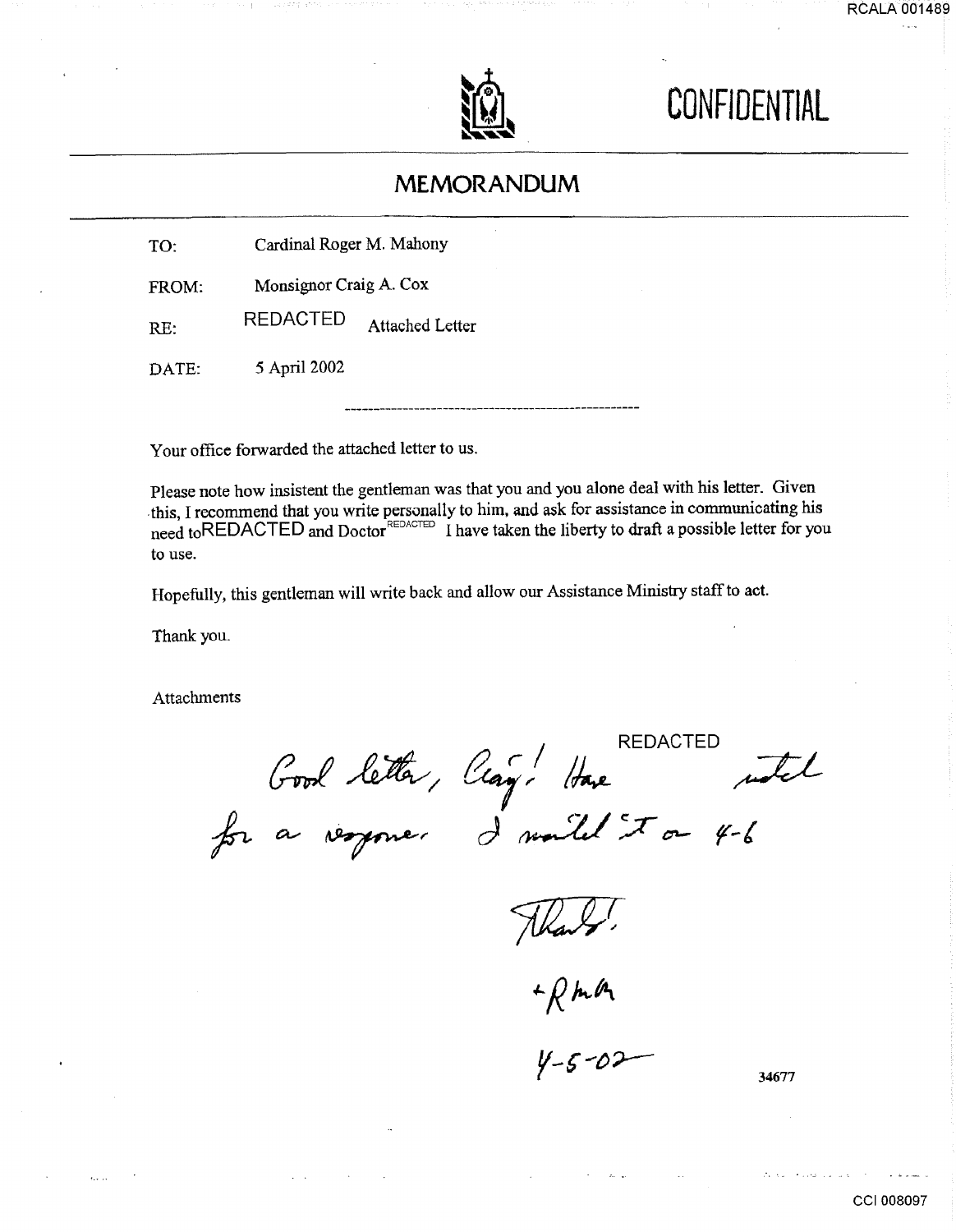~



**Archdiocese of Los Angeles** 

Office of the Archbishop 34Z4 'MI5hlre **Boulevard**  Los Angeles **California** 90010-2241

April *5,* 2002

## REDACTED

REDACTED Deat

I was deeply moved by your letter, and so sony to hear of all you have suffered over so many years. I

Please give us the opportunity to be part of your healing.REDACTED and Doctor<br>REDACTED are working with me to do our best to bring healing where there has been so are working with me to do our best to bring healing where there has been so much hurt. You sent your letter to me and ''no one else.'' May I have your permission to show your letter to them and have one of them get in touch with your therapist?

Your letter has touched me deeply. I am grateful that you wrote so that I can respond to you. I pray for your healing and recovery.

Yours in Christ,

<sup>~</sup>0-b &),

Cardinal Roger Mahony Archbishop of Los Angeles

CCI 008098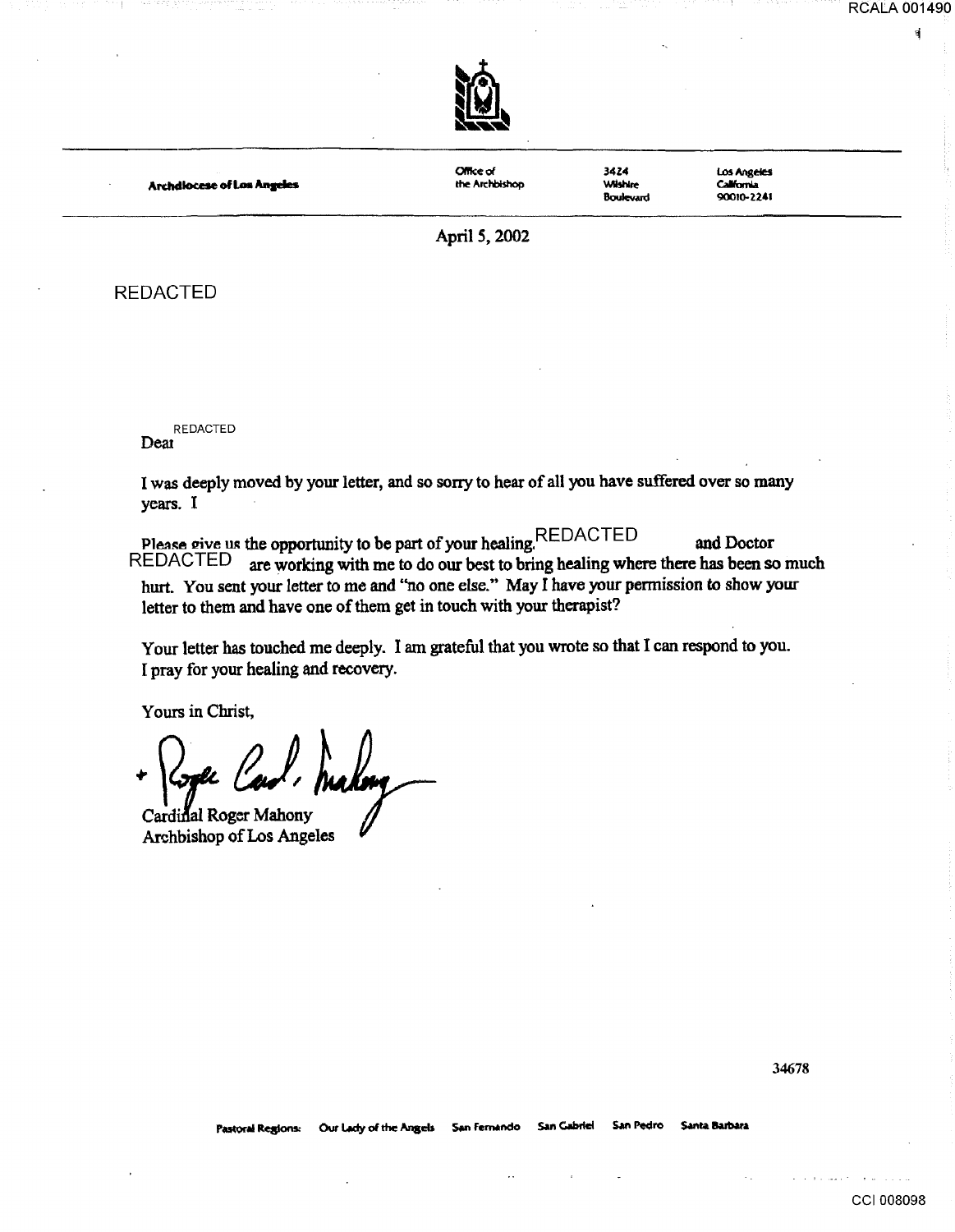RCALA 001491

 $103$ 

## REDACTED

.• ...!..... ·-·

 $\mathfrak{p}_{\mathbb{C}}$  is the straight  $\mathfrak{p}_{\mathbb{C}}$ t.\_,:~ ... -· .. ' ~~ . *. .:..* ~.~ <sup>t</sup> April 15, 2002

Archdiocese of Los Angeles 3424 Wilshire Boulevard Los Angeles, CA 90010-2241

To Whom It May Concern:

 $\big($ 

This letter will inform you of an incident that took place several years ago while I was a student at Damien High School in La Verne, California.

In light of the media attention surrounding incidents of sexual impropriety by a few priests, I felt compelled to bring my personal experience to your attention, and although this experience was limited to a single event, I wonder if it was isolated.

Our high school assigned counselors to students. These counselors would advise us regarding jobs, college choices, etc. On one occasion, my counselor handed me some pornographic magazines and asked me if I enjoyed looking at this type of material. I remember saying no and that was that!

Again, while my experience was an isolated incident, I wonder if he asked the same or similar question to any other students that were assigned to him. Looking back on it now, I realize that his conduct was completely inappropriate.

Please contact me to discuss this matter further.

 $hame$  of Sincerely, hame of Sincere<br>Jakool Councilor REDACTED

*If/£--* YZJ

*1A·*   $f_{q}$   $f_{q}$   $f_{q}$   $f_{q}$   $f_{q}$   $f_{q}$   $f_{q}$   $f_{q}$   $f_{q}$   $f_{q}$   $f_{q}$   $f_{q}$   $f_{q}$   $f_{q}$   $f_{q}$   $f_{q}$   $f_{q}$   $f_{q}$   $f_{q}$   $f_{q}$   $f_{q}$   $f_{q}$   $f_{q}$   $f_{q}$   $f_{q}$   $f_{q}$   $f_{q}$   $f_{q}$   $f_{q}$   $f_{q}$   $f_{q}$   $f_{q$ 

 $cte$  HO's

REDACTED REDACTED

\ Class of 80'

Short" ho requeste<br>beard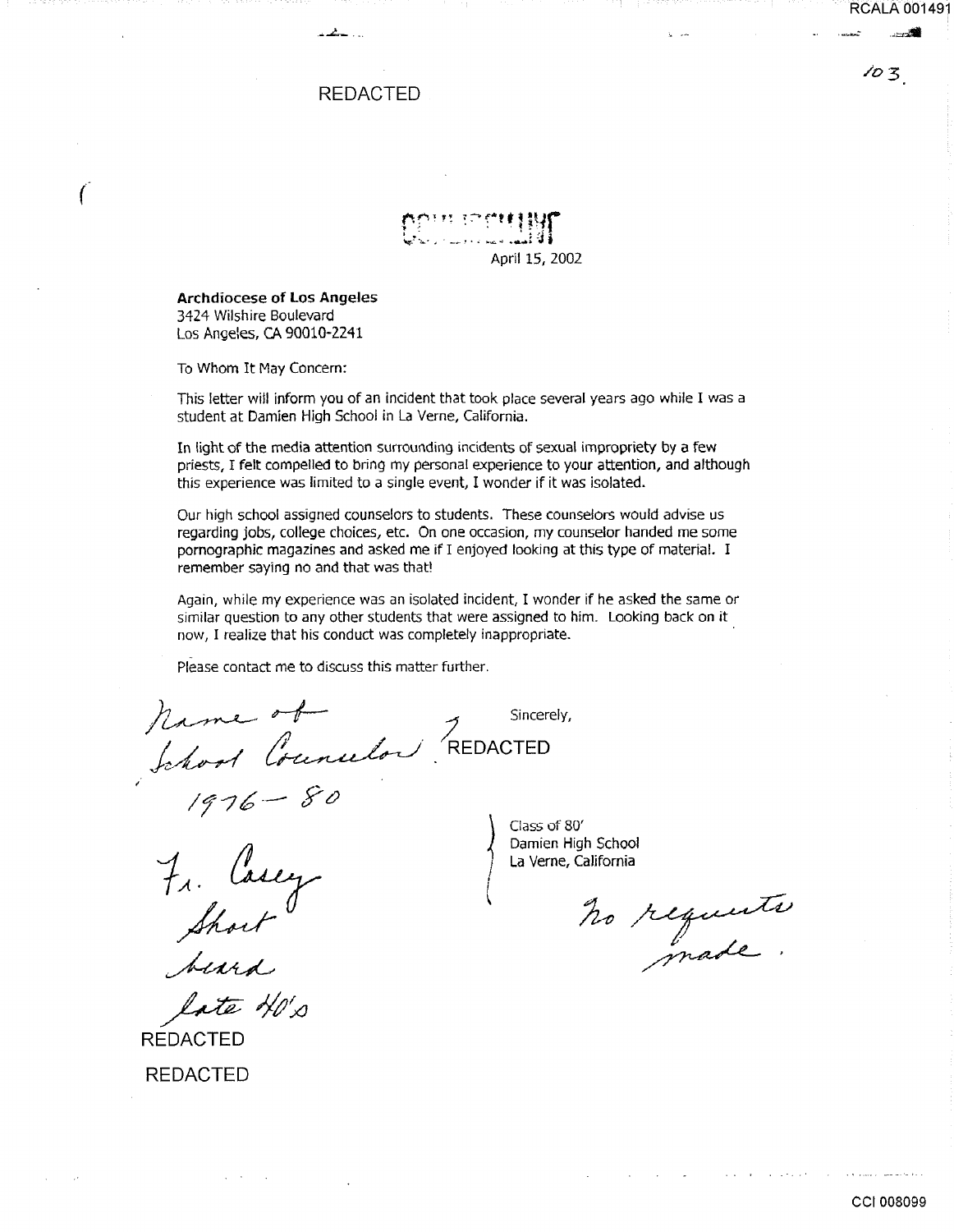05/07/2002 10:16 9093867704

MARYS MERCY CENTER

PAGE 01 Page 1 of 1

Damien High School - IM Message xdex



Hey, Dominic Maricic 1997, you have 6 messages, 0 are new. May 6<sup>th</sup>, 2002, 9:23am

 $\mathbf{\hat{\mathfrak{m}}}$  Home  $\mathbf{\hat{Z}}$  Heip  $\boldsymbol{\mu}$  Search  $\mathbf{\hat{\mathfrak{m}}}$  Members  $\mathbf{\hat{Y}}$  admin  $\mathbf{\hat{W}}$  Profile  $\mathbf{\hat{W}}$  Notification  $\mathbf{\hat{W}}$  Logout Damien High School « IM Messages Index »

Demien High School a Instant Message  $\equiv 2$  inbox **Als Indox De Outbox Red New Message TR** Receive New Messages  $\overrightarrow{2}$  \* (No subject) Preferènces **Author Topic REDACTED** on: May 2<sup>nd</sup>, 2002, 10:59pm (No subject) Class of 1980 Damien Forum Newbie Interesting new member "anything". Can ex-priest 4 Casay log-on as "kidde fondler"? This whole scene with the priests and their silence has me in an Posts: 8 uproar. I'm in contact with several alum that are Damien High School ready to drop a multi-million dollar lawsuit on Damien, ALL the priests (Past and Present) and their bosses. When this gets announced, do you think I'll get more than two responses? Are you in any way knowledgable about the crap that occured at Damien? Do you want to know? Stay tuned for some GREAT FORUM ADDITIONS!!! PS TellREDACTED that Casey<br>shouldn't hide at his mommy's house in Ireland. REDACTED 1980 **13** WWW **Ed Email SB** View Profile **ED** Quote 3<sup>23</sup> Reply 15 Remove

Damien High School » Powered by Y#BB 1 Gold - SP1! YaBB @ 2000-2001, Xnull. All Rights Reserved.

Mag. Cox

http://www.damien-hs.edu/c.../YaBB.pl?board=;action=imshow;caller=REDACTED

5/6/2002

34673

**RCALA 001492**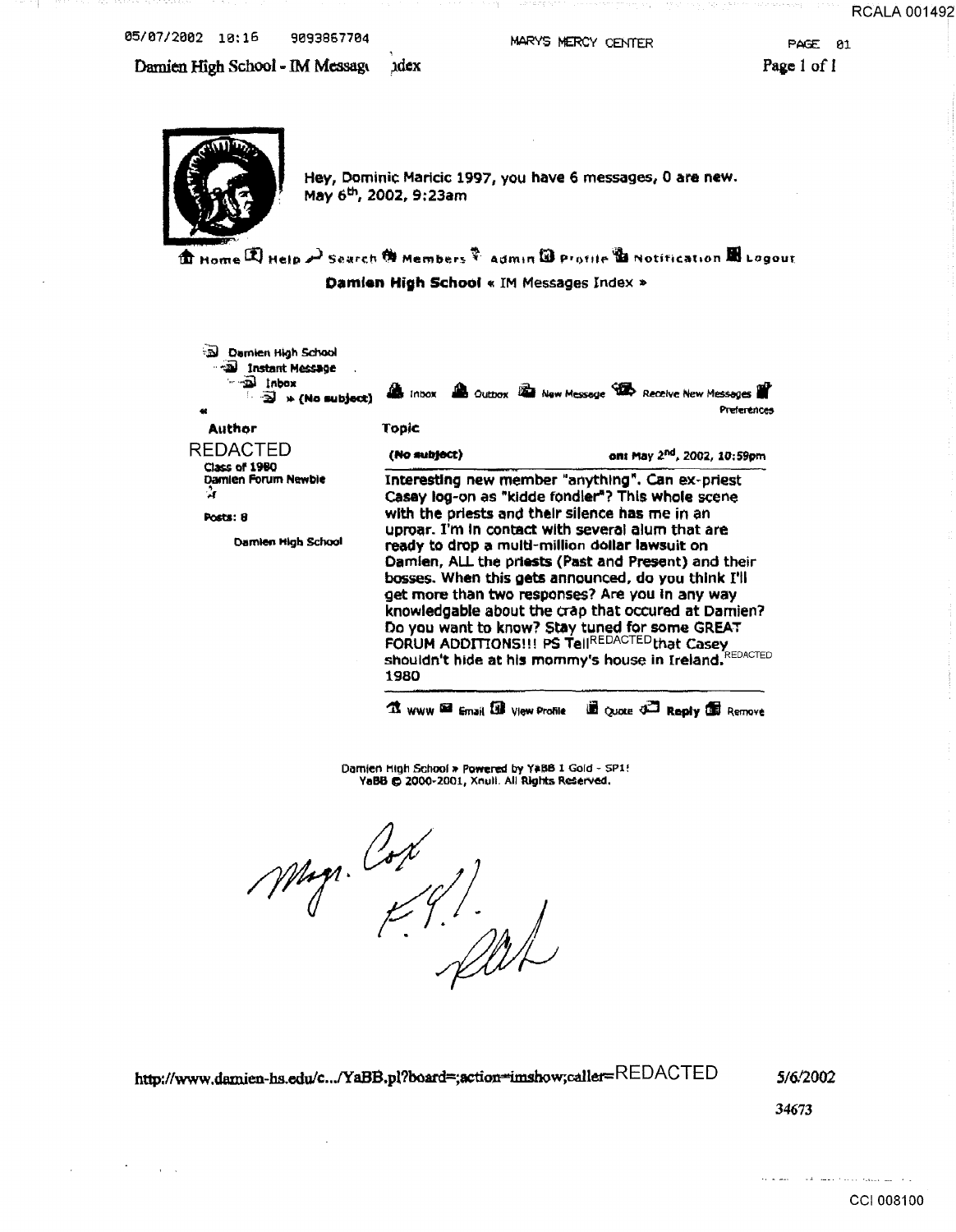



.. :., ~ -~--·:.:.11

RCALA 001493

Archdiocese of Los Angeles

Office of Vicar for Oergy (2J3) 637-7284

3424 **Wilshire** Boulevard

Los Angeles California 90010-2241

May8,2002

### Personal and Confidential

### REDACTED

Congregation of the Sacred Hearts- Western Province 2150 Damien Avenue La Verne, CA 91750

## Dear REDACTED

. I am grateful that we were able to speak briefly by telephone the other day. Thank you for passing along the information about the person lodging a complaint of abuse against Father Edward Casey, formerly of your community. Thank you as well for clarifying that Father Casey served at Damien High School from 1967-1982, and that he has been dispensed since 1993. Once you return home, I would appreciate a letter from you with a copy of his dispensation for our records.

As I also mentioned to you on the phone, we have received a complaint about abuse by Father Casey from a MrREDACTED Enclosed are copies of his original letter to the Cardinal and of the Cardinal's response. Fortunately, REDACTED allowedREDACTED our Coordinator for Assistance Ministry, to speak with his therapist,REDACTED Also enclosed is the brief summary prepared byREDACTED . with some basic information.

For your guidance as to a constructive way to move forward, if Father Casey were an Archdiocesan priest, we would make arrangements to pay the therapy bills for the gentleman. As a norm, we authorize ten sessions and then ask for a report, with further authorizations for additional therapy as appropriate. You might contactREDACTED or DoctorREDACTED 1ere at the Archdiocese for some further reflections on how we work with the therapist of a victim of sexual misconduct.

Thank you for your attention to this matter. May God bless yout

Yours in Christ, ours in Christ,<br> $C_{\bullet}$ ,  $C_{\bullet}$ ,  $C_{\bullet}$ Monsigner  $\mathcal{L}$ raig A. Cox. Vicar for Clergy

enclosures

<sub>cc</sub>REDACTED

Pastoral Regions: Our Lady of the Angels San Fernando San Gabriel San Pedro Santa Barbara

34674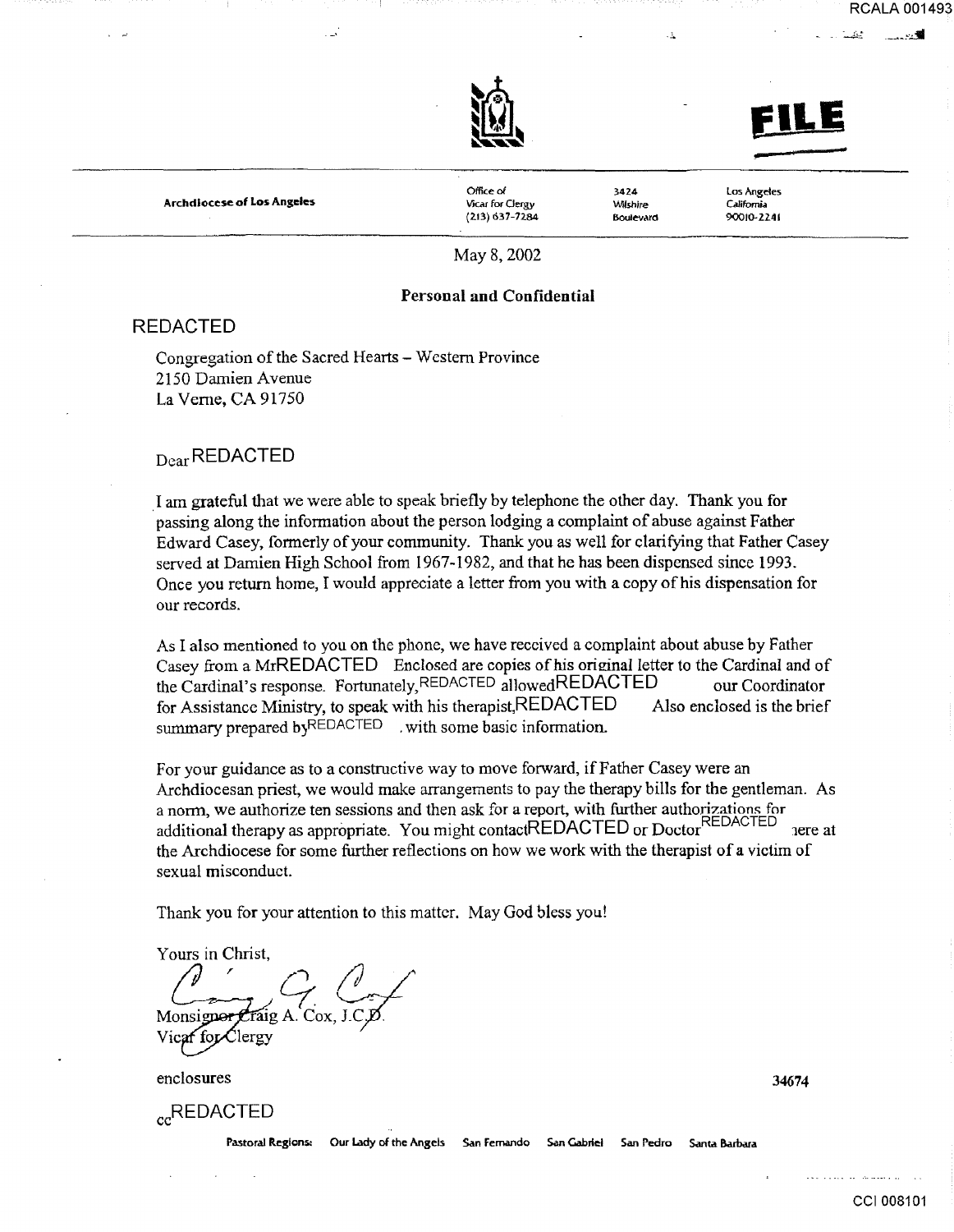